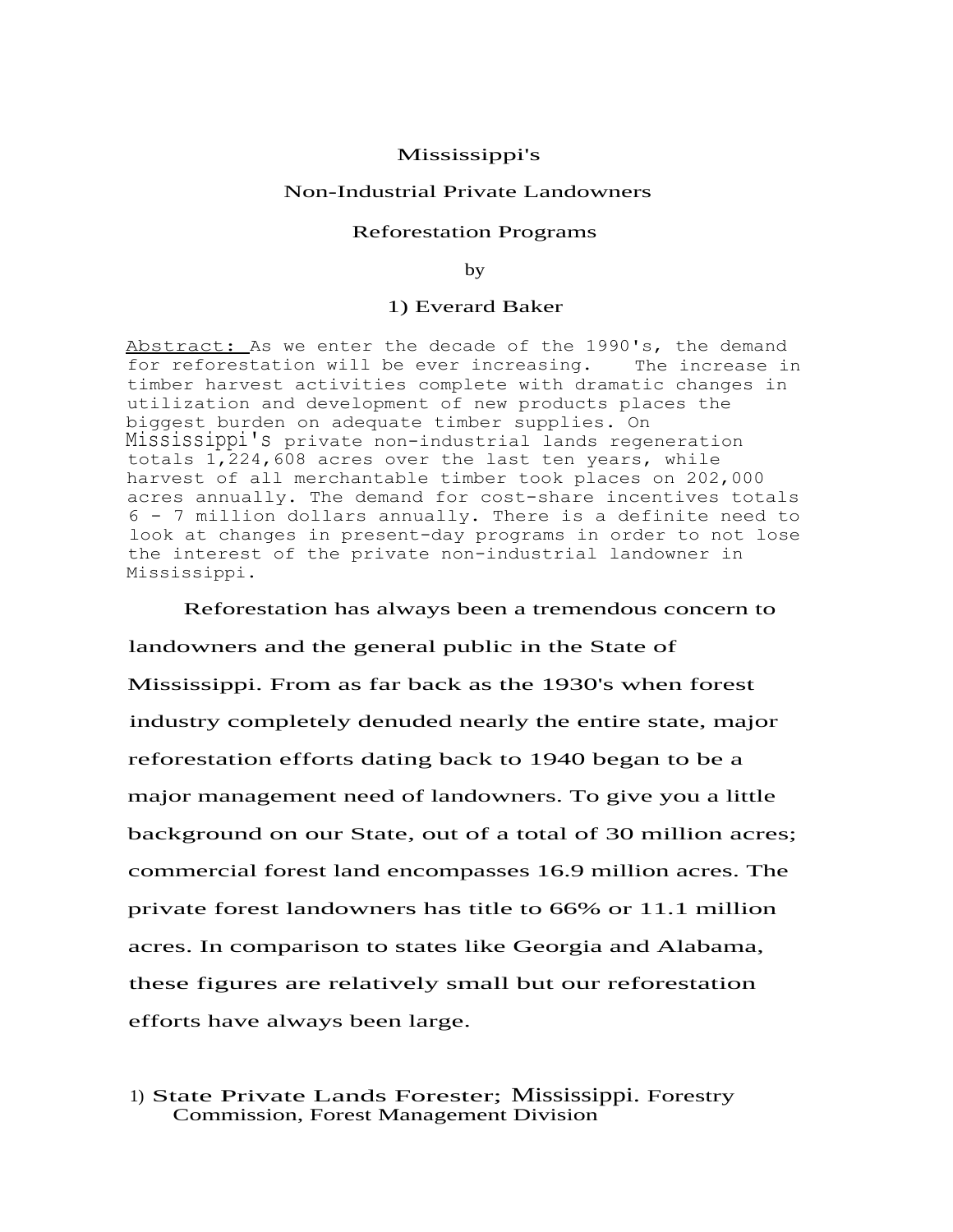Mississippi's forestland is comprised of many species and species combinations. We have some of the most productive pine and hardwood sites in the South. We save 8.2 million acres that are classified as suitable for pine production and hardwoods are the desired species on some 3.1 million acres. While the remaining acreage is desirable for hardwood primarily there are sites in the state where pine/hardwood mixtures are highly productive. I will relate to this later in this presentation. These type sites total 5.6 million acres.

Our emphasis and concern for reforestation began to take shape i.n the late 1940's with the implementation of the Yazoo-Little Tallahatchie Project in 19 counties in North Mississippi. Even though this was a federal project sponsored by the U.S. Forest. Service, it was aimed at the private non-industrial landowners in that area. By the end of this project, pine tree planting was accomplished on over 500,000 acres. Of this total nearly 250,000 acres of woodlands were regenerated. The primary objective of this project was not timber production as one might imagine, but was to stabilize the eroding hillsides i.n this area of the state. This in turn protected site productivity and prevented devastating floods that plagues the area after the original stands were removed prior to World War II. This project was finally closed in 1975.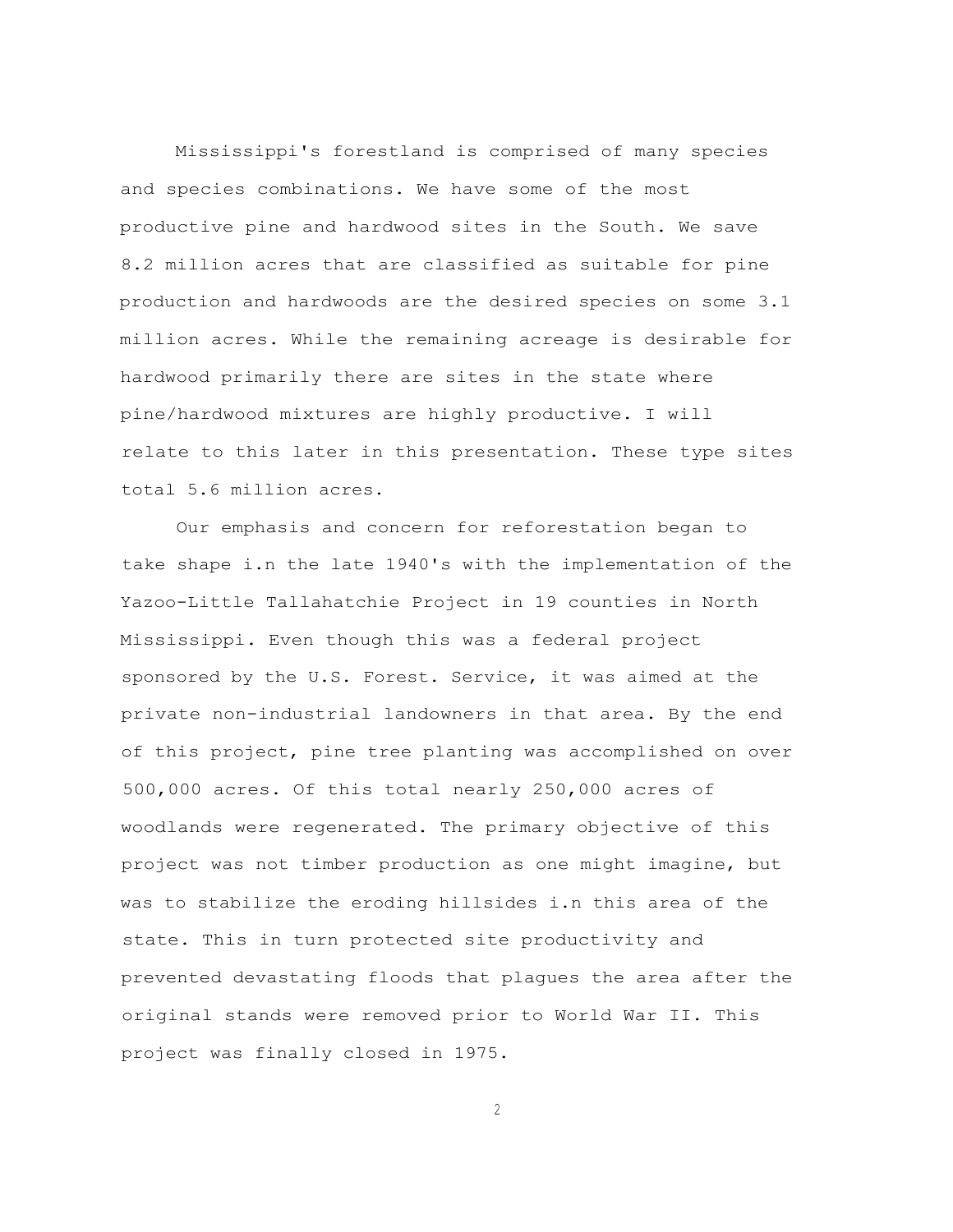Even though timber production was not the primary concern at that time, it has turned out that since 1980 there have been 3 major industries and several smaller ones located here to take advantage of this resource.

Next came the years of the Soil Bank Program. During the late 1950's and early 1960's, Mississippi's regeneration efforts statewide stepped up significantly. As a result of this program 715,000 acres were planted under this program, all of which were pine. As these stands began to mature, they also lured major industrial concerns to this state. Some of these original stands still make up our forestland base acreage today.

From roughly 1965 to 1974 there were virtually no <sup>i</sup> ncentive programs as we know them today. Tree planting totaling 323,000 acres were accomplished according to U.S. Forest Service records for private non-industrial landowners in this State. While I can find no evidence of a major <sup>i</sup> nfluencing factor in these accomplishments for this period, I imagine that this was done either with Agricultural Conservation Program funds or without any cost-share assistance. I consider the later (without assistance) being the better part of these accomplishments during this period.

This brings us to the mid 1970's and the incentive programs as we know them today. As you may recall, the U.S. Congress led by Senator John Stennis was instrumental in passing funding for the Forest Incentive Program in 1974.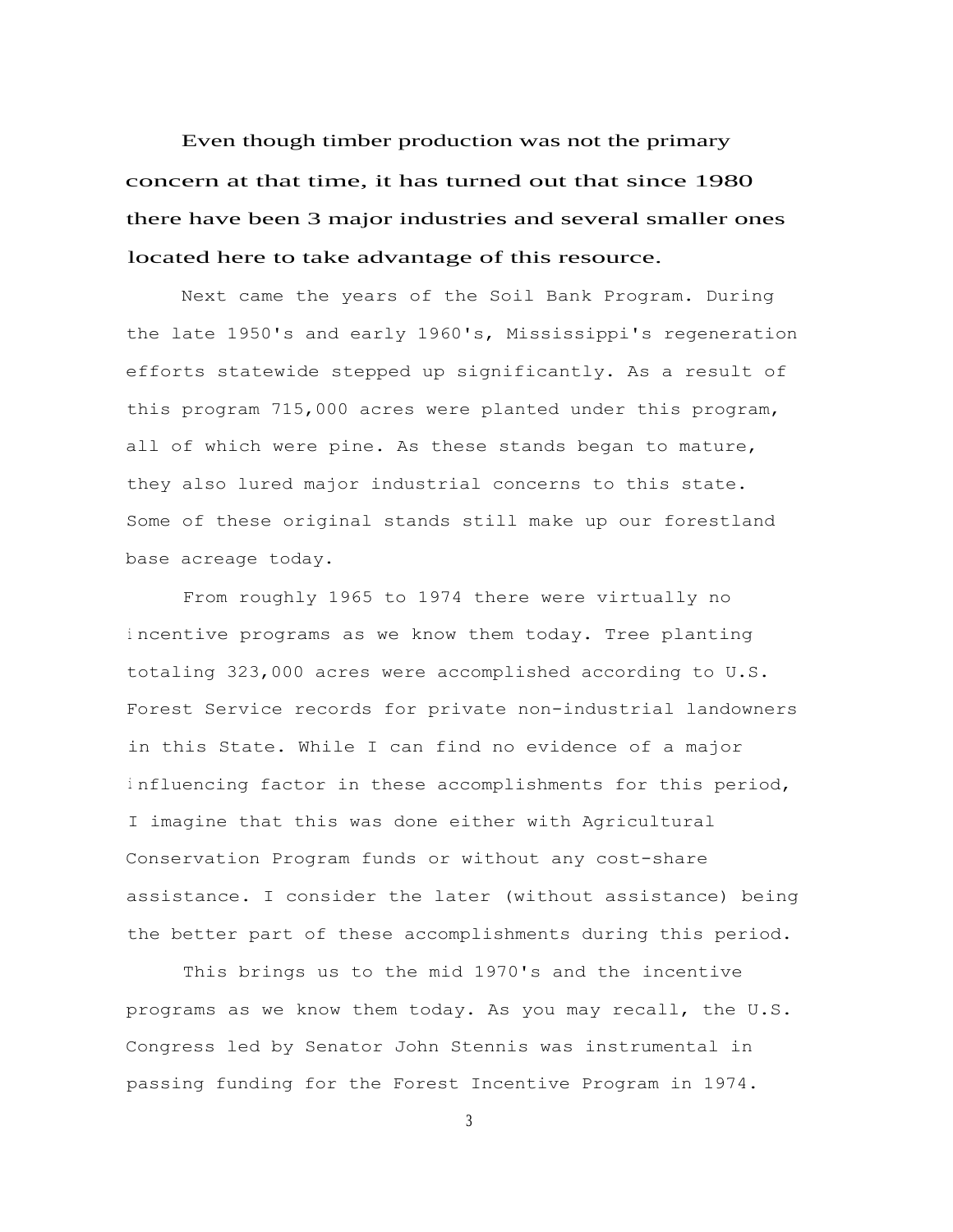This was done out of concern in the South for the lack of regeneration of cut-over land primarily owned by the small private non-industrial landowner. Very little was accomplished in the first few years of this program; however, since 1976 landowners in Mississippi have regenerated 344,000 acres, through 1990 planting season.

Our cost-share rates, for the Forest Incentive Program have varied from as high as 75% to a low of 50% of the actual cost of individual practices. Our maximum rates paid to landowners are among the lowest in the nation. During the same period 1976 to present a total of \$14,170,049 of federal cost-share funds have been paid to forest landowners in this State. This has resulted in Mississippi having the most cost-efficient program in the nation, with our average cost per acre for regeneration being \$41.00 per acre.

Another program that has been instrumental in reforestation in Mississippi is the Agricultural Conservation Program. I mentioned this program earlier as having been used in some earlier regeneration efforts. I do think it played a very small part. It is specifically designed as a conservation practice and is used very little. However, when you look at our records since 1984, we have regenerated 53,584 acres to pine at a cost of \$2,533,317 in federal cost-share assistance. It is only used on small tracts of 20 acres or less and its cost-share rate is set at 75% of the actual cost.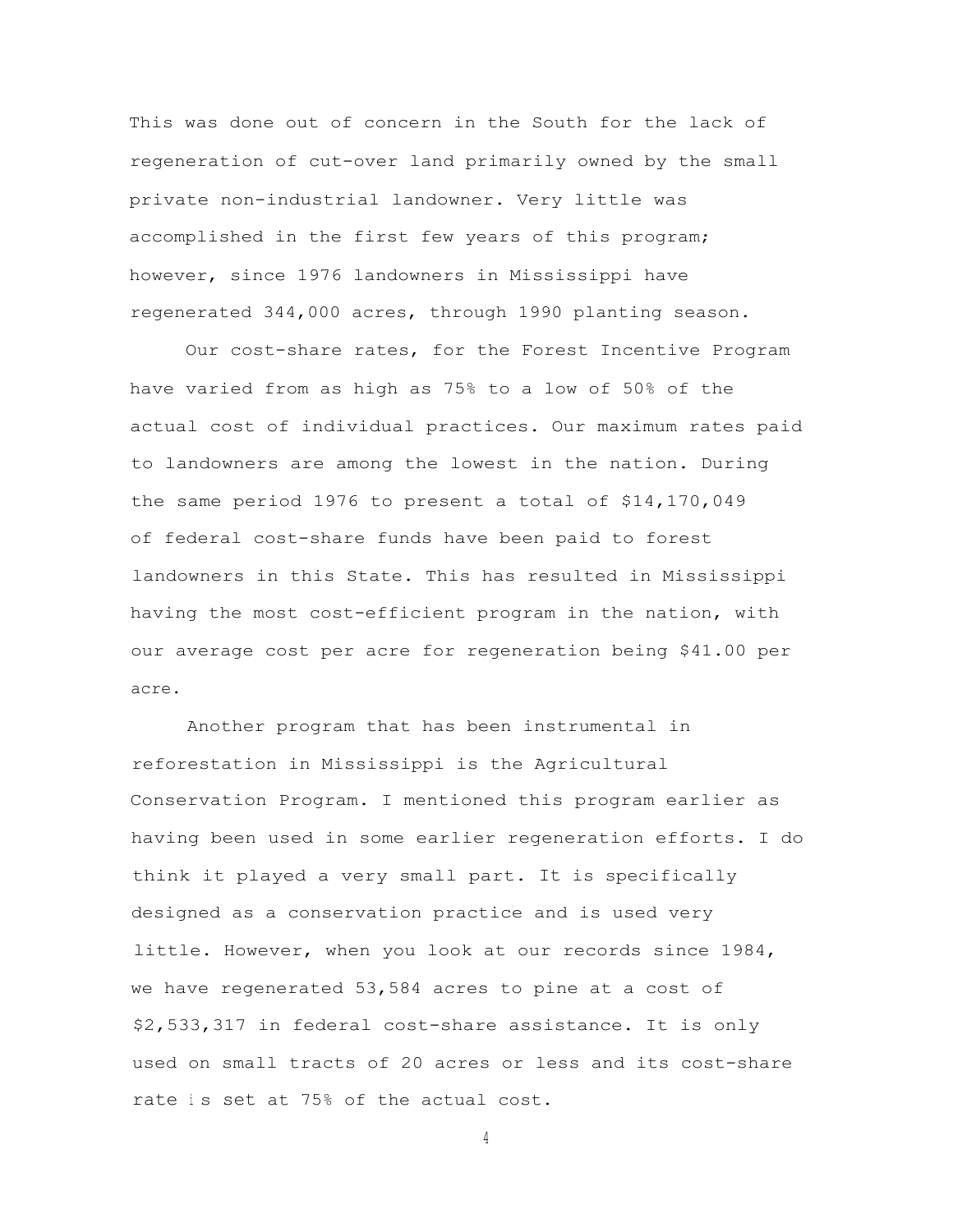To complete our federal programs, Mississippi implemented the second largest Conservation Reserve Program under the 1985 Farm Bill. Originally, this program was geared toward pine regeneration; out of which, Mississippi contributed some 410,000 acres converted from marginal, highly erodible cropland to pine production. This program, as you may or may not know, like others in the past is not oriented toward timber production, but is designed to be a conservation measure. However, these acreages that have been planted will greatly enhance the timber resource of this state.

That brings us to our State Incentive Program called the Forest Resource Development Program inacted by the Mississippi Legislature in July 1974. This was one of the first cost-share incentive programs initiated by an <sup>i</sup> ndividual state. This program is entirely financed by severance tax collected by the State Tax Commission. Eighty percent (80%0 of all tax collections go toward cost share funds for regeneration and release work for landowners in the State. Like other Forest Incentive Programs over the years the percentage amounts paid have ranged from 75% in the early years to its current 50% rate. This is a result of the increased demand for funding for regeneration of private non-industrial lands. As with other programs there are maximum limits paid on individual practices, ours is currently standing at \$8,000 per year per applicant.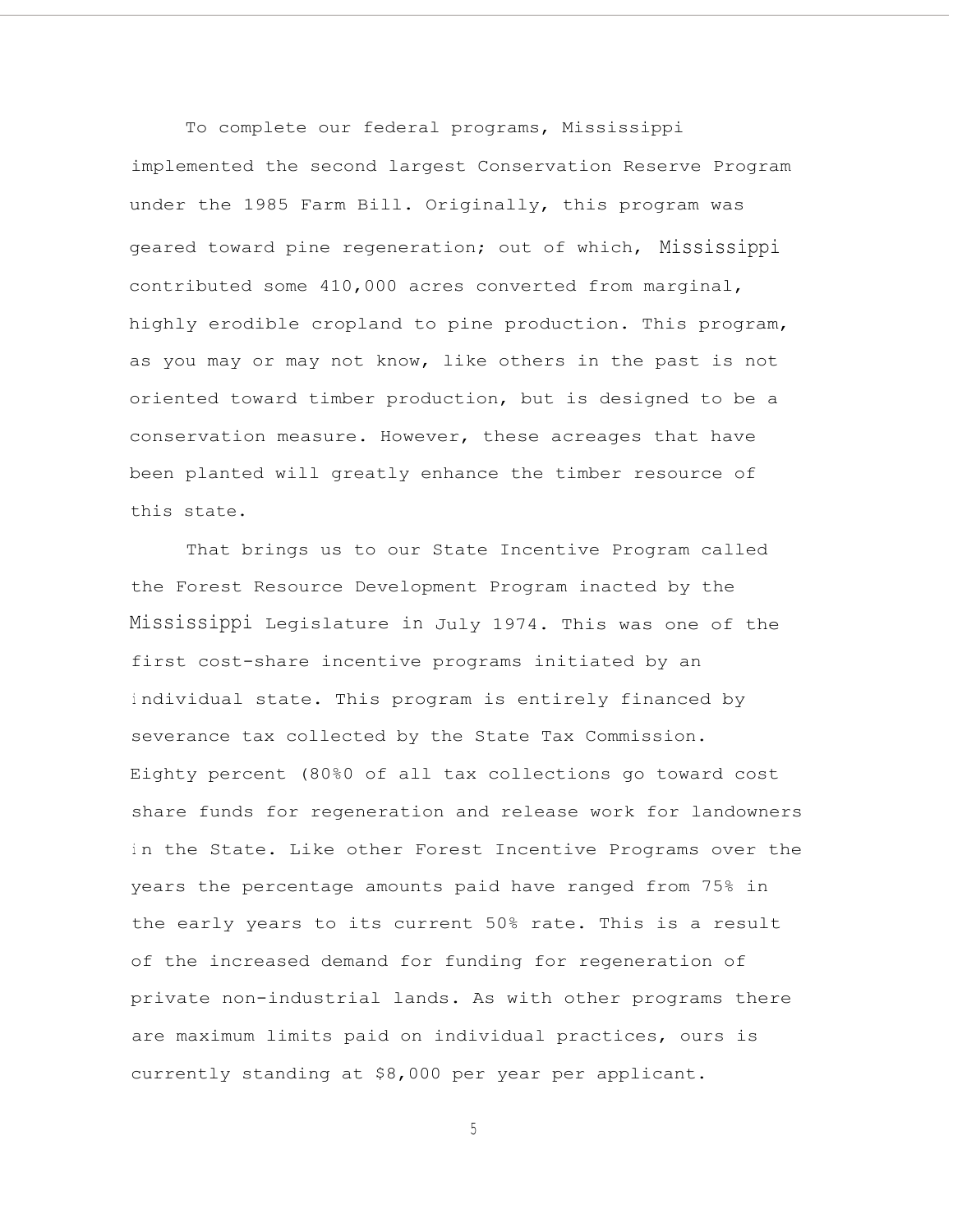Since 1981, there have been several unique practices designed for cost-share assistance under this program. In each case, Mississippi was the first to design practices such as these for incentive programs. These special practices are as follows:

- 1) Silvicultural Prescribed Burning which is used for hardwood understory control in pine stands. This may not directly relate to regeneration, but it is designed to maintain productivity of the site.
- 2) Direct Seeding of Hardwood. This practice is used on desirable sites as a low cost alternative to planting bareroot stock, it also lessens the stress of nurseries to produce expensive hardwood seedlings.
- 3) Natural Regeneration of Hardwoods. This practice is used where the most desirable method for an even-age stand of hardwood is coppice regeneration.
- 4) Mixed-Stand Regeneration. This practice is used where desirable species of both pine and hardwood can occupy the site. Planting can be done with pine and/or with hardwood stock to enhance or establish stocking levels of either species.

In order to put all this in prospective; in the last 2 decades we have established 1,622,118 acres of primarily pine plantation on private non-industrial lands in this state.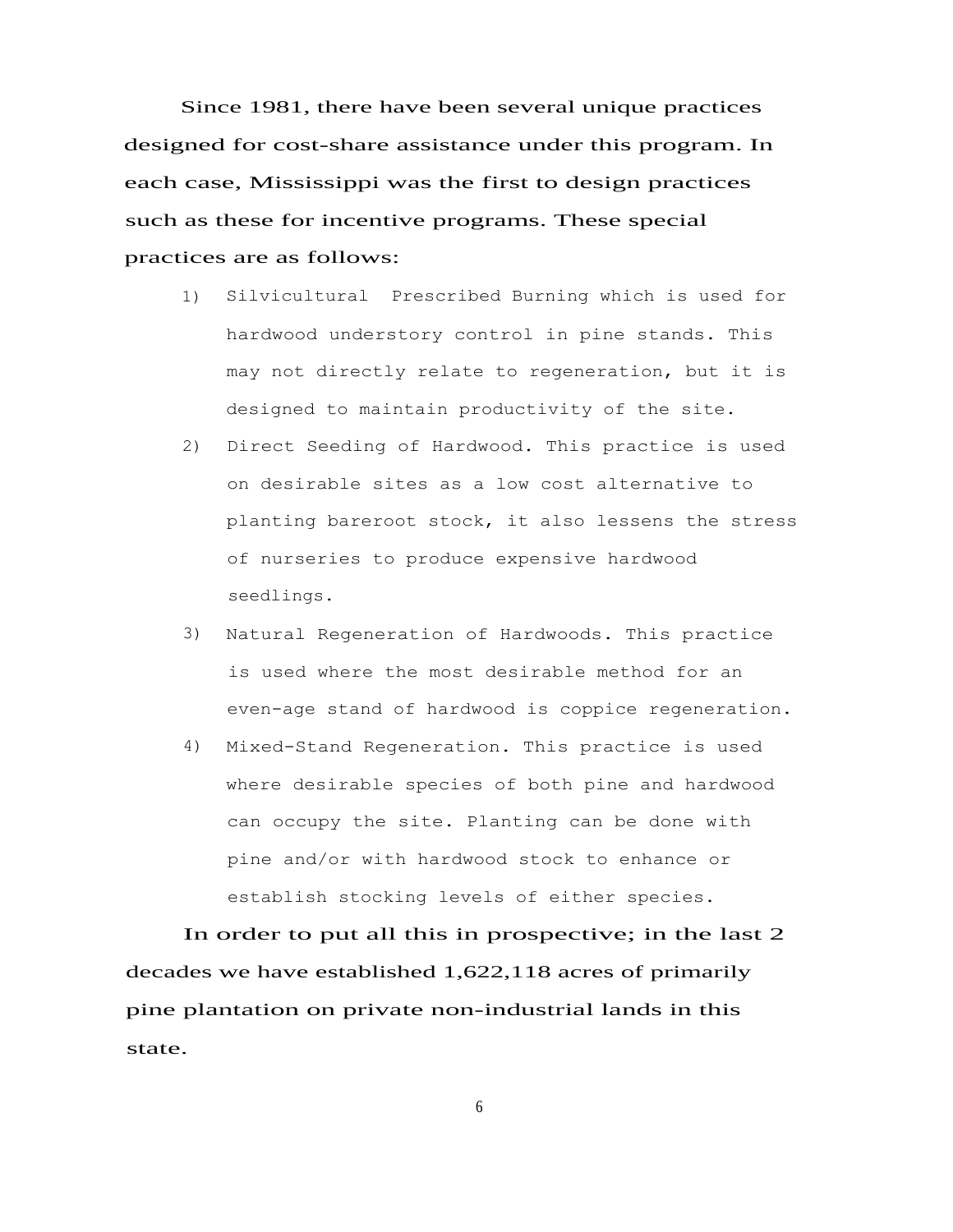Since 1974 when the incentive programs began to make an impact, our efforts have resulted in roughly 1,400,000 acres or 90% of the regeneration work have been done under these programs.

Now, where will the next decade and the year 2000 lead us and how do we need to adapt to the upcoming changes and concerns.

First, let us take a look at current timber demands. There is more timber being harvested than ever before and the current level of utilization is probably higher than its ever been. This is due to changes in technology in pulp and paper and wood products markets. Also, the overseas markets are influencing timber demand as it never has before. Mississippi's ten-year average from 1979-1989 commercial harvest was 202,000 acres on private non-industrial lands. This past year, I am sure that average will be broken as our best estimate of commercial harvest will exceed 300,000 acres. This is resulting in an increased demand for assistance in regeneration, at a level that we cannot fund. Annually our requests have exceeded 6 million dollars but we currently fund around 4 million dollars in cost-share funds. As you can see we are continually playing "catchup". Now is the time to consider other alternatives such as site specific management. Plant hardwoods where they will grow and stop trying to convert sites from an economical and emotional need.